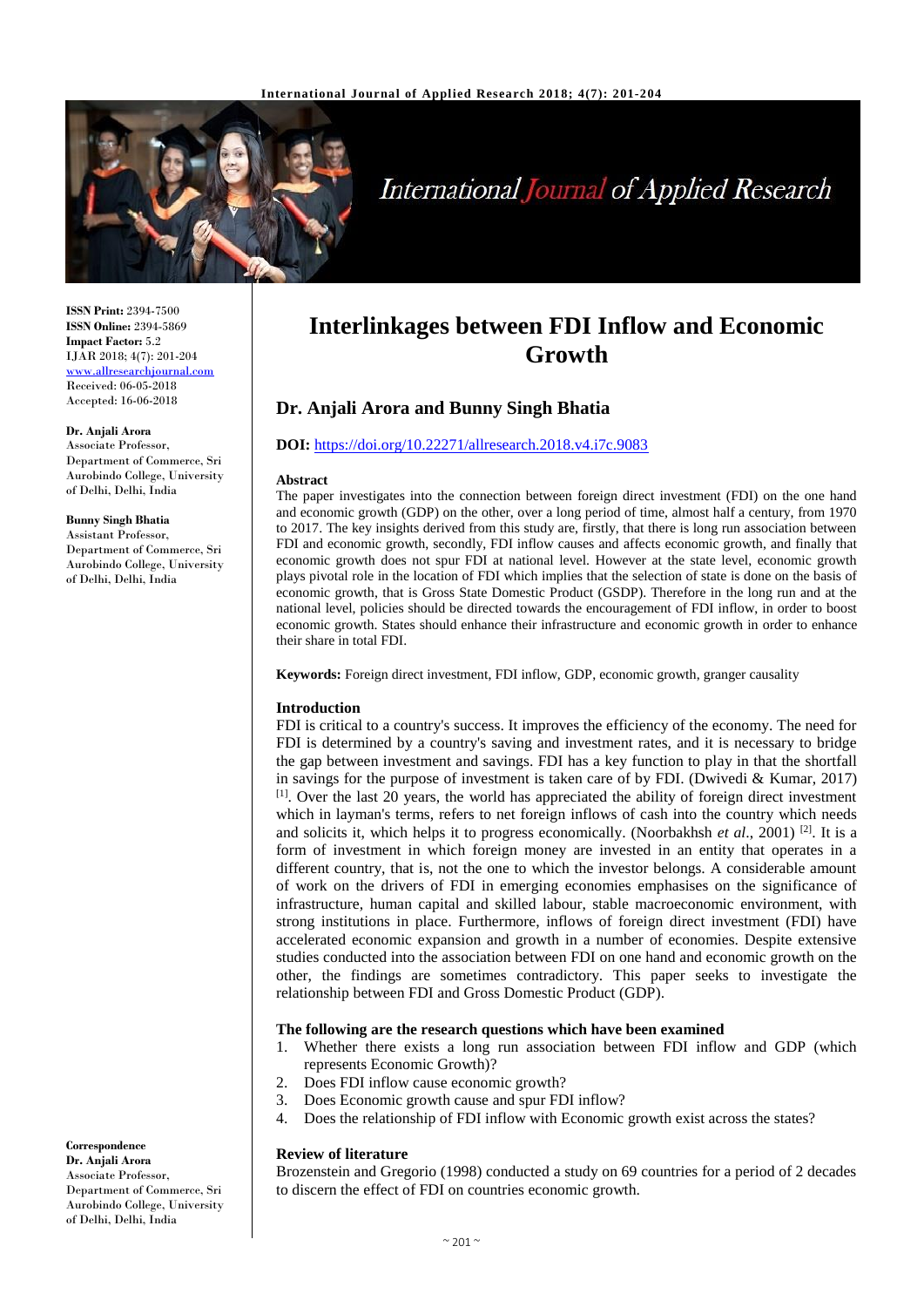According to their study FDI helps in increasing economic growth by transfer of technology but the developing countries can reap the benefits of this sophisticated technology only if they are endowed with basic human capital to be able to understand and use and absorb this technology<sup>[3]</sup>. Carkovic, M., & Levine, R. (2005), taking a panel of data of 72 countries over a period 1960-95 found that FDI does not independently effect on growth in a positive manner. FDI along with other growth determinants may spur economic growth, but not independently [4]. Similarly Bengoa, M & Sanchez-Robles, B (2003) observe in their work that for FDI to have a productive effect on economic growth there should be some preconditions in the economy like economic stability, liberalisation of capital markets and sufficient amount of human capital  $[5]$ . The importance of human capital has also been reiterated by Li, X & Liu, X (2005), taking a panel dataset of 84 countries for a span of 29 years  $[6]$ . Bloomstrom *et al.* (1994), in an analysis involving 78 emerging economies also establish the effective role of FDI in having a positive outcome on growth only for countries having high income and trade openness  $^{[7]}$ . Batten, J., & Vo, X. (2009) while analysing the relation of foreign direct investment with economic progress and growth, bring forth the view that FDI tends to have a beneficial impact on growth in case the nation possess features such as good education attainment and good institutions in place in the area of trade and stock markets [8]. Chowdhury, A., & Mavrotas, G. (2006) examine the causative relationship of FDI and economic growth, which of these two explains the occurrence of the other, by using econometric techniques for three countries of the developing world, namely Chile, Thailand and Malaysia which receive a good amount of FDI but having different policy regimes. According to them in case of Chile GDP causes FDI whereas in the other two countries studied the causality was bi-directional [9].

Hansen, H., & Rand, J. (2006) used Granger causality tests for assessing the causality relationship between FDI received and GDP for a sample of over 30 countries for over 30 years. They found a bi-directional relationship but FDI had a lasting influence on GDP while it was not the other way round indicating that FDI impacted GDP through long term technology & knowledge transfer  $[10]$ .

Herzer, D., & Klasen, S. (2008) challenge the belief that FDI has an impact on GDP depending upon the level and extent of education, the measure to which the economy is open and whether the financial market is developed. They don't find FDI having a conclusive effect on growth in any of the country in their sample  $[11]$ . According to Alguacil, Cuadros, & Orts, (2011) FDI can contribute to growth if favourable political and economic policies are in place which will increase the absorptive capacity of FDI <a>[12]</a>. Jude, C., & Levieuge, G. (2015) show that FDI helps in growth provided the right kind of institutions exist. Hence institutional reforms are a precondition if FDI is to contribute to the growth and development of the country of destination<sup>[13]</sup>.

Nunnenkamp, P., & Stracke, R. (2007) in their analysis of the possible factors which attract FDI in the states of India, they find that foreign investors choose locations which are doing well in per capita income, infrastructure and skilled labour. FDI also has a positive effect on growth only in those states which are richer and does not appear to benefit less advanced states [14] .

Gupta (2017) while exploring a possible relation between FDI & presence of human capital in the distribution of FDI among states of India found no relation between the two variables. She found the market size which is measured by the State gross domestic product along with infrastructure and cheap labour as factors having a significant effect [15]. Kaur, Yadav, & Gautam (2013) in their study in the Indian context argue that good infrastructure in the form of transportation, telecommunications and electricity provide a favourable environment to do business to the foreign investors [16] . Chatterjee, S., Mishra, P., & Chatterjee, B. (2013) while identifying the factors which are responsible for interstate variations in FDI they point out to the profitability of the existing firms as the main determining factor for influencing FDI rather than the presence of infrastructure which is touted to be the most important by many scholars [17].

#### **Data Analysis and Interpretation**

In our study, GDP and GDP per capita are used to represent economic growth. We have collected annual data of GDP, FDI and GDP per capita during 1970 to 2017 from International Monetary Fund's 'Balance of Payments Statistics Yearbook', 'World Bank national accounts data', and 'OECD National Accounts data files'. Firstly we have taken the log value of all the variables, since we have used time series dated data. To check stationarity of our data, Augmented Dickey Fuller test is conducted. All the variables are non- stationary at level value. Therefore, variables were converted into first difference. Table 1 shows that null hypothesis of unit root is rejected at p value 0.00 for each variables. Therefore, log value of GDP, FDI and GDP per capita are stationary at first difference are of integrated order I (1)

**Table 1:** Augmented Dickey-Fuller test statistic

| <b>Hypothesis</b>                           | t-Statistic Prob |      |
|---------------------------------------------|------------------|------|
| Null Hypothesis: D(LNFDI) has a unit root   | $-6.794$         | 0.00 |
| Null Hypothesis: D(LNGDP) has a unit root   | $-6.437$         | 0.00 |
| Null Hypothesis: D(LNPCGDP) has a unit root | $-6.389$         | 0.00 |
| *"MacKinnon (1996)" one-sided p-values.     |                  |      |

Author's Calculation

By Using VAR Lag Order Selection Criteria, we have selected Lag 1 at which further analysis has been conducted. As most of test including 'FPE' (Final prediction error), 'SC', (Schwarz information criterion) and 'HQ' (Hannan-Quinn information criterion) suggest that lag 1 is the most appropriate test.

**Table 2:** Selection of Lag criteria (VAR)

| Lag | LogL      | LR        | <b>FPE</b>  | AIC         | SС           | HO           |
|-----|-----------|-----------|-------------|-------------|--------------|--------------|
|     | -76.40059 | <b>NA</b> | 0.460392    | 4.900037    | 4.991645     | 4.930402     |
|     | 17.48578  | 170.1690  | $0.001674*$ | $-0.717861$ | $-0.443036*$ | $-0.626764*$ |
|     | 18.14842  | 118210    | 0.002071    | $-0.509276$ | $-0.051234$  | $-0.357448$  |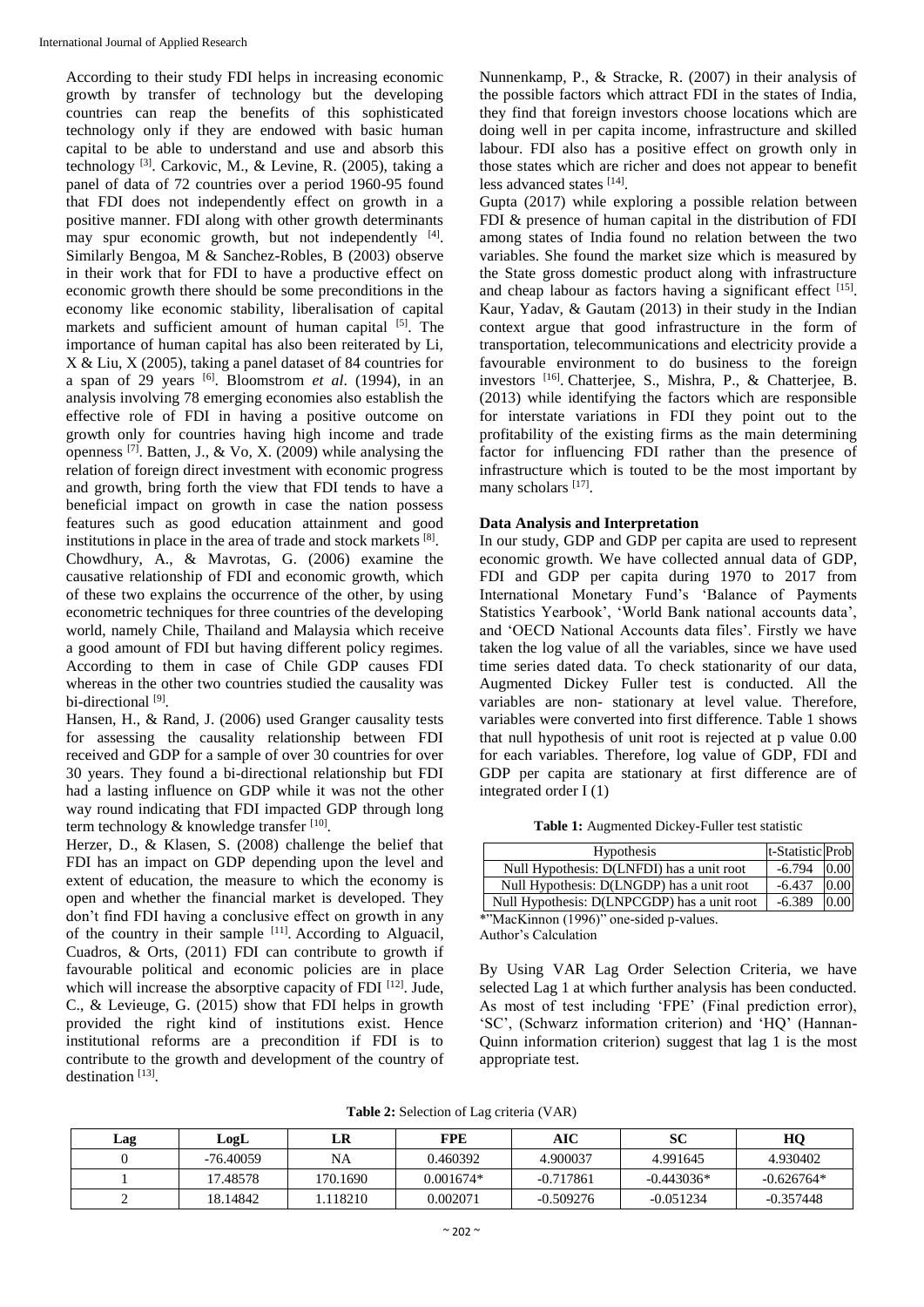| 43760<br>$\Omega$      | 0 451842 | 0.002635 | .277350<br>◡.∠   | .363909       | $-0.06479'$ |
|------------------------|----------|----------|------------------|---------------|-------------|
| 24246<br>n n<br>$\sim$ | .594480  | 003074.  | $.14015^{\circ}$ | .684322<br>__ | 0.100107    |

"Endogenous variables: LNGDP LNFDI

Exogenous variables: C

\* indicates lag order selected by the criterion

LR stands for sequential modified LR test statistic (each test at 5% level)

FPE stands for Final prediction error

AIC stands for Akaike information criterion

SC stands for Schwarz information criterion

HQ stands for Hannan-Quinn information criterion"

**Table 3:** Results from the Johansen Cointegration Trace and the Maximum Eigenvalue test

| Test                    | <b>Hypothesized relations</b> | <b>Trace test statistic</b> | <b>Probability</b> |
|-------------------------|-------------------------------|-----------------------------|--------------------|
|                         | None $*$                      | 16.02467                    | 0.0115             |
| Trace test              | At most 1                     | 0.962374                    | 0.3785             |
|                         | None $*$                      | 15.06230                    | 0.0101             |
| Maximum Eigenvalue test | At most 1                     | 0.962374                    | 0.3785             |

The table reports results from Johansen cointegration Trace tests, and Maximum Eigenvalue tests, \*\* denotes significance at the 5% level, and \* at the 10% level

Compiled by Author

Table 3 shows that there is one co-integrating equation between FDI inflow and GDP since Trace test indicates one cointegrating eqn(s) at the 0.05 level and At the 0.05 threshold, the max-eigenvalue test suggests one cointegrating equation. It implies that there is evidence of long-run association between FDI inflow and Economic growth.

In order to check short run causality between FDI inflow and GDP we employed Granger causality test and the results are shown in Table 4. At 5% level of significance FDI is granger causing both GDP and GDP per capita at lag 1. On the other hand GDP does not have any influence on the FDI. Hence we say that the direction of causality is from FDI to GDP and not otherwise.

The key insights derived from this study: Firstly, there is long run association between FDI and Economic growth. Secondly, FDI inflow causes and affects Economic growth. Thirdly, Economic growth does not spur FDI at national level. However, at the state level, Economic growth plays pivotal role in the selection of a particular state for FDI.

**Table 4:** Results from Granger Causality Test

| <b>Granger-Causality test with intercept</b>                     | <b>Test statisticp-value</b> |        |  |  |
|------------------------------------------------------------------|------------------------------|--------|--|--|
| LNGDP does not Granger Cause LNFDI                               | 3.10962*                     | 0.0851 |  |  |
| <b>LNFDI</b> does not Granger Cause LNGDP                        | 4.38451**                    | 0.0423 |  |  |
| <b>LNPCGDP</b> does not Granger Cause LNFDI                      | 1.79739                      | 0.1872 |  |  |
| LNFDI does not Granger Cause LNPCGDP                             | $4.25613**$                  | 0.0453 |  |  |
| Research Outcome * significance at 10% level, ** significance at |                              |        |  |  |
| 5% level, *** significance at 1% level                           |                              |        |  |  |

The following model was used to examine the association between FDI inflows and economic growth at the provincial level. The cross sectional data is considered for the year 2017 was considered for the state wise analysis. Y=  $\alpha$  + β1SGDP +β2 Infrastructure index

The Significance F, 0.00 which indicates that the model is very well fitted. Adjusted R square ranges, 0.53, which shows that variations in dependent variable are explained by the models.

In the model, it was observed that infrastructure index is positively and significantly associated with the FDI inflow. The coefficient is significant at 5% level. GDP of states is positively as well as significantly associated with the FDI inflow. In each model, GDP of states is positively and significantly associated with the FDI inflow.

Infrastructure in the form of road, rail and air transport, an efficient system of communication, telecommunications are important to avoid bottlenecks in the smooth functioning of business and hence it is given due importance by foreign investors while making investment decisions. We have taken it as a control variable while estimating the significance of GSDP as a determinant of FDI.

| Table 5: State wise Relationship between Economic Growth and |
|--------------------------------------------------------------|
| FDI inflow                                                   |

|                        |                                    |      | <b>Model 3</b>      |         |  |
|------------------------|------------------------------------|------|---------------------|---------|--|
|                        |                                    |      | <b>Coefficients</b> | P value |  |
|                        | Intercept                          |      | $-6.21$             | 0.01    |  |
|                        | <b>INFRASTRUCTURE INDEX (2016)</b> |      | $0.052**$           | 0.05    |  |
|                        | GDP (2017)                         |      | $2.11***$           | 0.00    |  |
| Adjusted R square      |                                    |      | 0.531               |         |  |
| Significance F<br>0.00 |                                    |      |                     |         |  |
| <b>States</b>          |                                    | data | taken               |         |  |

https://statisticstimes.com/economy/india/indian-states-gdp.php

Therefore we may say that states with strong infrastructure and Economic Growth tend to attract high FDI than other counterparts. Accordingly, Figure 1 demonstrates the structure of policy implications and its influence on Economic Growth.